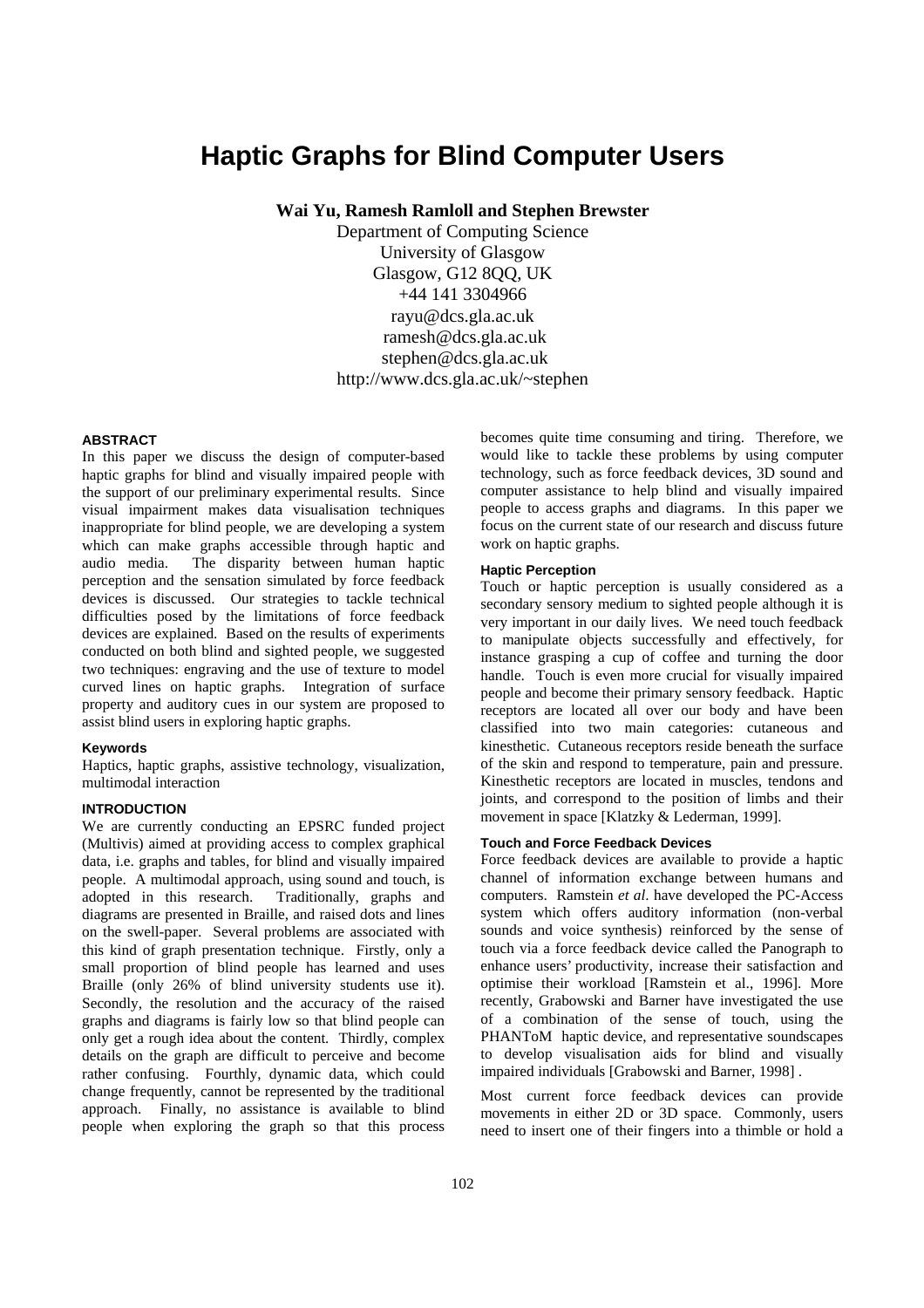stylus attached to one end of the mechanical linkage, which is coupled with electrical motors at the other end, to feel the reaction force (Figure 1). By tracking the position of the thimble or the tip of the stylus, contact and interaction with virtual objects can be represented by the appropriate force generated from the motors. Therefore, force feedback devices are good at simulating kinesthetic sensory information but not at cutaneous sensation [Oakley et al. 2000]. Only a single point contact can be produced which means that only the interaction force corresponding to users' finger-tip is simulated by the devices. This is a huge bandwidth reduction on the haptic channel when compared with the number of haptic receptors in human body. By using force feedback devices, people can manipulate virtual objects, and feel their shape and weight. However, detailed and realistic texture on an object is difficult to reproduce due to the limitation of single point contact.



Figure 1. A PHANToM device with overlaid arrows showing all possible movements. (PHANToM is a product of SensAble Technologies, Inc.)

This limitation in the force feedback devices has a major effect on our haptic graph representation. Braille, and raised dots and lines used in the tactile graphs rely on users' sensitive and rich cutaneous receptors in the fingers. By pressing a finger on the embossed objects, the skin is deformed and gives a tactile perception of the shape and size of the objects. However, in the virtual haptic graphs, users only have a single point contact which will not give instant information about the property of the object being contacted. Therefore, constructing graphs by using embossed objects can cause various problems which will be explained in the following sections.

## **PRELIMINARY STUDIES**

Several pilot studies have been conducted in the Department of Computing Science at the University of Glasgow [Pengelly, 1998]. These studies were to investigate the use of a force feedback device (PHANToM) to provide haptic representation of line graphs and bar charts. The main areas investigated include: (1) whether users can obtain general information about the graph, (2) effect of haptic gridlines on providing data values on the graph, and (3) whether users can distinguish different lines

based on various levels of surface friction. The results have shown that users were able to get a general idea about the layout of the graph through the developed haptic interface. However, not all the users were able to use the gridlines to find the maximum and minimum points on the lines. Moreover, some users found them disturbing when exploring the graphs. The effect of different friction levels on the lines was not obvious because some users had problems distinguishing the difference. Users were often confused when exploring complex graphs and as a result an incorrect layout of the graph was perceived. This is undesirable and contradicts the aim of the haptic interface which is supposed to be an aid to blind people.

Therefore, the haptic interface has been modified and an experiment was conducted to investigate the effect of the change on haptic graph exploration [Flisch, 1999]. The levels of friction were reduced into two: sticky and slippery. A toggling feature was implemented on haptic gridlines so that users can turn them on/off whenever they like. The hypotheses here were:

- The distinctive friction key can be used to distinguish separate lines on the graphs.
- Toggled gridlines will provide an effective means of measurement and reference within the graphs.

#### **Experiment Set Up**

Several line graphs were created for this experiment (Figure 2). In common, two lines were displayed on a graph and they were either located separately or crossintersecting each other. Two different friction properties were applied to the lines and they were classified as sticky and slippery. The lines were made up by cylinders, which are one of the primitive shapes supported by the GHOST programming SDK. Therefore, straight-line approximation was used to construct simple line graphs. All the lines were half sub-merged into a flat surface and thus a semicircle cross-section was formed on all the line models. Due to the circular cross-section of cylinders, users can feel the jagged corner at the joints of the graph lines.



Figure 2 Examples of the graphs used in the experiments. (They show the sticky and slippery lines, X and Y axes, and gridlines.)

Both sighted and blind people were recruited as participants for this experiment. Ten sighted participants were used and nine were male. Most of them were from a postgraduate course in I.T. Their ages range from 20 to 35.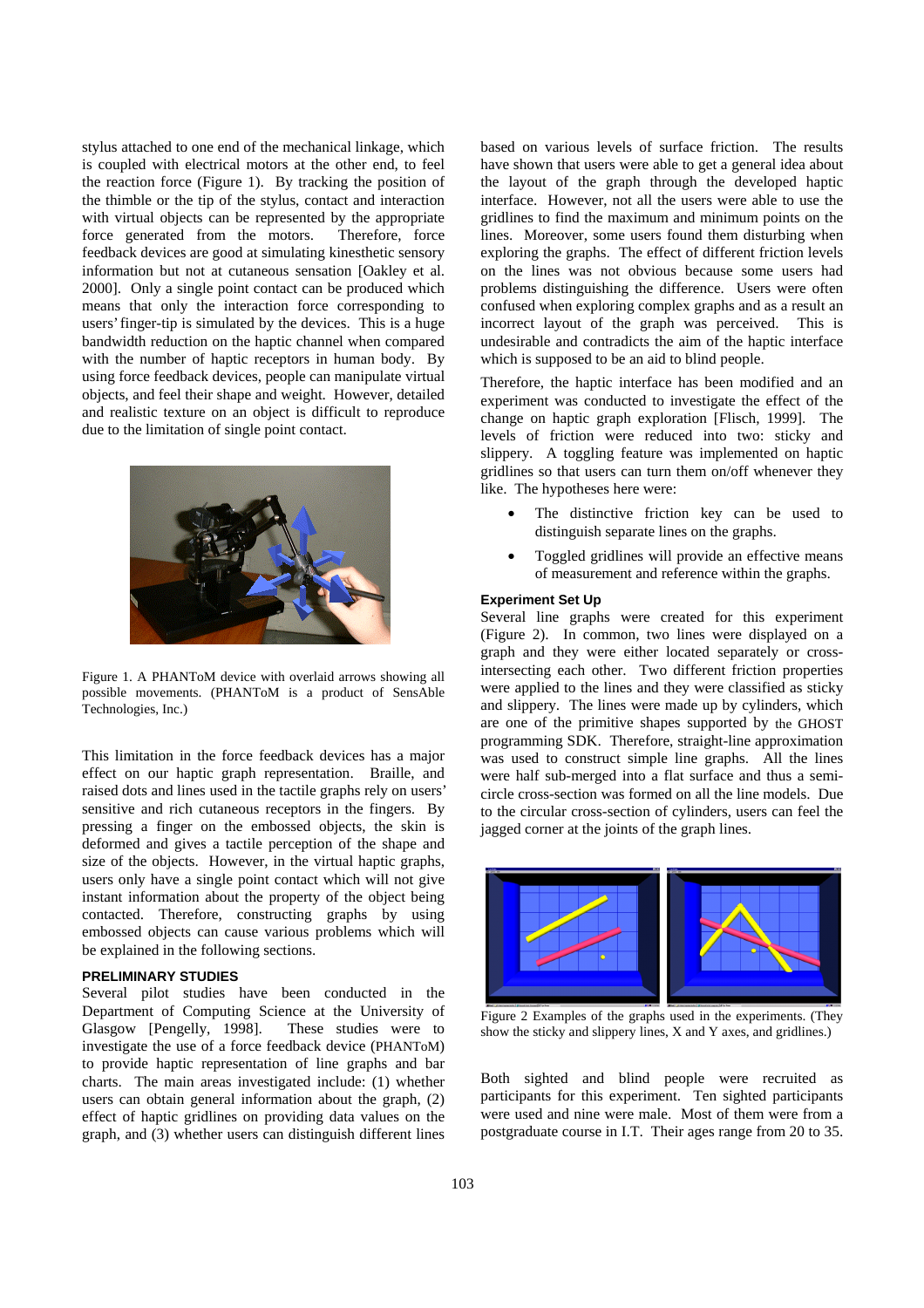Five blind participants were invited from a local organization for blind people. Their ages were between 30 and 71 and they had different education backgrounds. It was hoped that ten blind participants could have been obtained but only five participants volunteered to take part in the event. Such a small number is insufficient to provide any statistically meaningful results but some implications can still be obtained from the experiment results.

Training was given to the participants to familiarize them with the PHANToM device and the features of the graphs. They had one minute on each of the following graphs, (1) a blank graph, (2) a graph with two parallel lines and (3) a graph with intersecting lines. Therefore they were introduced to the general layout of the graphs, friction key, toggled gridlines and the potential problems of jagged corners. The sighted participants were not allowed to see the graphs on the computer screen throughout the training and experiment sections.

The experiment was divided into two parts. Part 1 was designed to test the friction key. Participants had to explore two graphs in one minute each. Each graph had two parallel lines. At the end, participants needed to identify the sticky and slippery lines and the steeper of the two lines on each of the two graphs.

Part 2 was concerned with testing the toggled gridlines as well as further testing the friction key and general perception of the graphs. Sighted and blind participants had different designs of the experiment procedures and measurements. For the sighted participants, four minutes were given on each of the six graphs which had crossintersected lines. During the four minute exploration, sighted participants needed to obtain the co-ordinates of the maximum and minimum points of each line based on the gridlines. After the exploration, participants were asked to make a sketch of the perceived graph. For the blind participants, only four graphs were given with six minutes exploration time on each. This was because the number of measurements was increased and the experiment had to be kept to a reasonable length. Sketches were not required but participants had to identify and estimate the X and Y coordinates of the maximum and minimum values of each line. They were also asked to determine the locations where the lines crossed the axes (if different from the max/min co-ordinates) and the crossover points if there was any time left.

All the cursor activities, which are the movements of the PHANToM's stylus, were recorded and saved into a log file. They provided the traces of participants' behaviour during the graph exploration and thus became useful at the stage of data analysis.

After completing parts 1 and 2, all the participants were asked to fill out a questionnaire which was concerned with four areas:

The perceived difficulty of the tasks

- The effectiveness of the gridlines
- The usefulness of the toggling gridlines feature
- The effectiveness of the friction key

Participants were asked to rate each area on a scale of one to ten and give any comments on the experiment and the interface in general.

### **Results**

In the thirty tests carried out on both sighted and blind participants to distinguish the lines by their surface friction, 93.3% of the responses were correct (Figure 3). Large variation was found on participants' feedback on the questionnaire (Figure 4). The mean rating is 6.5. This difference could be because the usefulness of the friction key was hindered by other factors, such as complexity of the graphs and the line modeling technique. Despite this difference, the friction key was effective at indicating different lines on a simple graph, provided there are no other sources of confusion.



Figure 3. Correct Distinction of Lines according to Friction in Part 1 (sighted participants: 1-10; blind participants 11-15).



Figure 4. Participants' rating on the effectiveness of the friction key (sighted participants: 1-10; blind participants 11-15).

No conclusive results supported the effectiveness of the gridlines which was judged on the participant's performance in estimating the maximum and minimum values of the graph lines. Sighted participants' rating on the questionnaire matched their performance. However,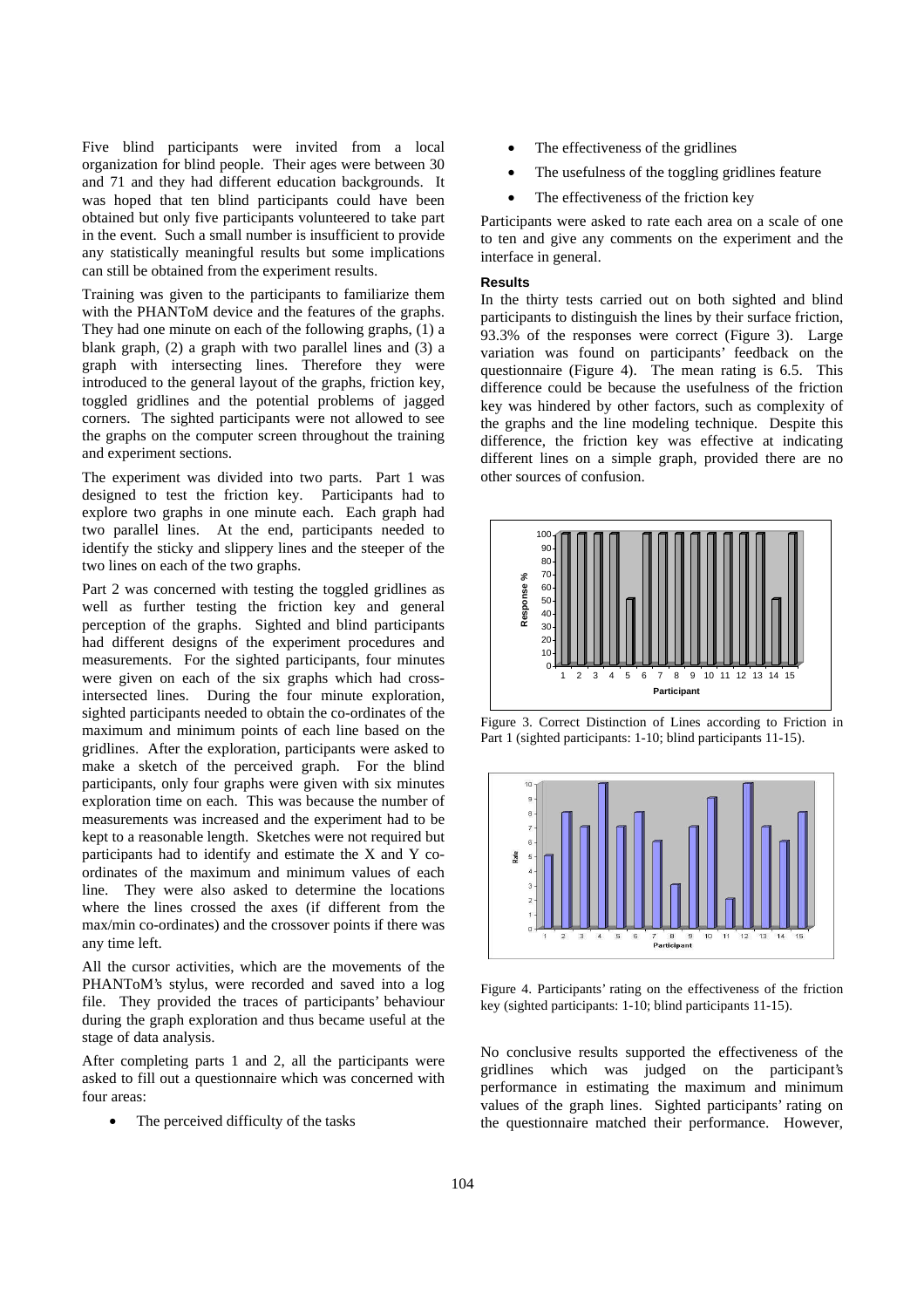blind participants gave a very high rating even though the majority performed poorly. The mean rating of the effectiveness of the gridlines was 7 out of 10 (Figure 5). The result showed that when participants were confident of the shape and layout of the graphs then the gridlines could be used effectively. However counting the gridlines is often affected by the obstruction of other lines on the graph.



Figure 5. Participants' rating on the effectiveness of the gridlines (sighted participants: 1-10; blind participants 11-15).

Sighted and blind participants had different ratings on the effectiveness of toggling gridlines (Figure 6). Nine out of ten sighted participants rated its effectiveness as 8 or greater out of 10. On the other hand, three blind participants chose not to use the toggling feature and thus no conclusion can be drawn. However, it was noticeable that the participants who made most use of it tended to produce the most accurate results.



Figure 6. Participants' rating on the usefulness of the toggling gridlines (sighted participants: 1-10; blind participants 11-15).

#### **Discussion**

Three main issues were investigated in the experiment. Using friction key was shown to be useful to distinguish different lines on a simple haptic graph but become less effective in a complex graph. Some participants were confused by the cross intersection points between two lines. They thought the graph consisted of two separate lines combining sticky and slippery parts. This can be seen from the sketch drawn by the participants after the graph exploration (Figure 7). Effect of the friction key was hindered by the embossed cylindrical lines. The line modeling technique, which simply joined cylinder objects together, caused this confusion. Participants found it hard to keep their pointer on the line, especially at the corners and the end points of the lines (Figure 8). This increased the difficulty of tracing the trend of the lines and instead participants struggled to figure out the shape of the line model. Therefore, this simple line modeling technique cannot provide users with effective graph exploration but obstructs users from perceiving correct information about the graph. Different line modeling techniques which can produce curved lines and smooth joints are required.



Figure 7. Comparison of (a) participant perceived graph and (b) the actual graph.

Gridlines provide an aid to find the values on a haptic graph. However, the experiment results showed that they were not very effective and not every participant could use them easily. There are four fundamental problems associated with this kind of haptic gridlines. First of all, the uneven surface caused by the raised gridlines may distract users from searching the data lines. Secondly, gridlines are often overlapped by data lines and thus become very difficult to count. Thirdly, they only provide approximate values which are not so useful when exact values are required. Finally, it is very time consuming to count the gridlines because users need to remember the counted numbers in cases of comparing different points on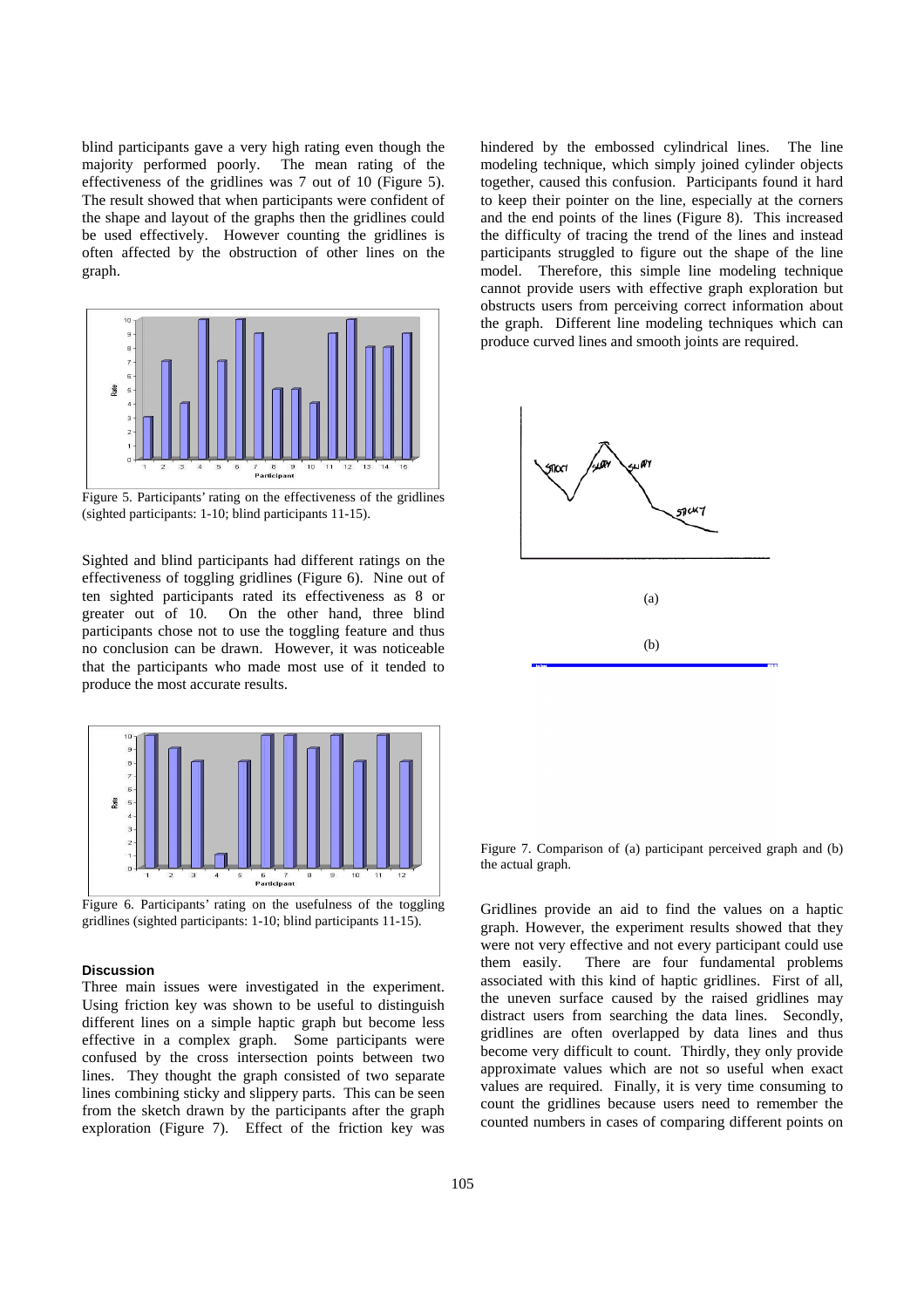the lines. Therefore, it is very difficult to provide exact values of the points on graphs through the haptic interface. Another sensory modality e.g. sound, is needed to solve this problem. Synthesized speech could be used to speak out the value when users press a key on the keyboard or the switch on the PHANToM's stylus.



 $(h)$ 

Figure 8 (a) Cursor log of a participant's exploration trace. Problems at corners are represented by the chaotic trace of the cursor position. (b) The graph explored by the participant.

Although the number of blind participants involved in the experiment is quite small, it did raise some issues on choosing participants for future experiments. Blind people's age, educational background and knowledge of mathematics and graphs may affect their performance in the experiment. Moreover, perception of graphs may varies from people blind from birth and people blind in the later stage of their life. Therefore, the experimenter needed to explain x & y axes and co-ordinate values to participants who have congenital blindness and have not much knowledge on graphs. On the other hand, an adventitiously blind participant managed to explore the graphs quickly and locate the maximum and minimum values accurately. Therefore, a homogenous group of blind participants, who are of a similar age and have similar experience on graphs, will be required to test or to evaluate further the effectiveness of the haptic interface.

# **FUTURE WORK**

Issues of future research are raised based on the implications obtained from the preliminary studies:

- Developing different techniques to model curved lines;
- Solving user confusions at intersection points between several lines;
- Using surface friction/texture to distinguish multiple lines;
- Investigating methods to provide a quick overview of graphs;
- Incorporating other sensory modalities into the haptic interface.

As shown in the experiment's results, the line modeling technique using cylinder objects, which are simply jointed together, does not give users a smooth sensation at the joints. The single point contact given by PHANToM also contributes to this problem because the user's pointer cannot stay on the surface of the cylindrical objects easily. It clearly shows that traditional emboss technique used to present text and diagrams to blind people is not suitable for force feedback devices. Instead, an engraving technique is proposed here to present line graphs on the haptic interface. Curved lines can be represented by a groove on a flat surface so that users can easily locate and follow the track of the groove (Figure 9). Techniques of modeling and joining this kind of groove segments by polygons have been developed. Initial testing showed this technique is effective and can solve the problems stated above. However, further improvement is needed in order to handle multiple lines.



Figure 9. Engraved line on a flat surface.

The problem with intersections between multiple lines is that users get confused when they reach the crossover points. They may lose their sense of direction at the junction where two lines intersect. There are various ways to solve this problem. All the lines on the graph can be displayed selectively, therefore when the user's pointer is moving in a groove, the other lines can be automatically hidden from the user so that smooth transitions can be provided. Alternatively, different textures can be applied on the surfaces of the grooves so that users can tell which groove they are supposed to follow by distinguishing the different sensation. In addition, sound hints can be